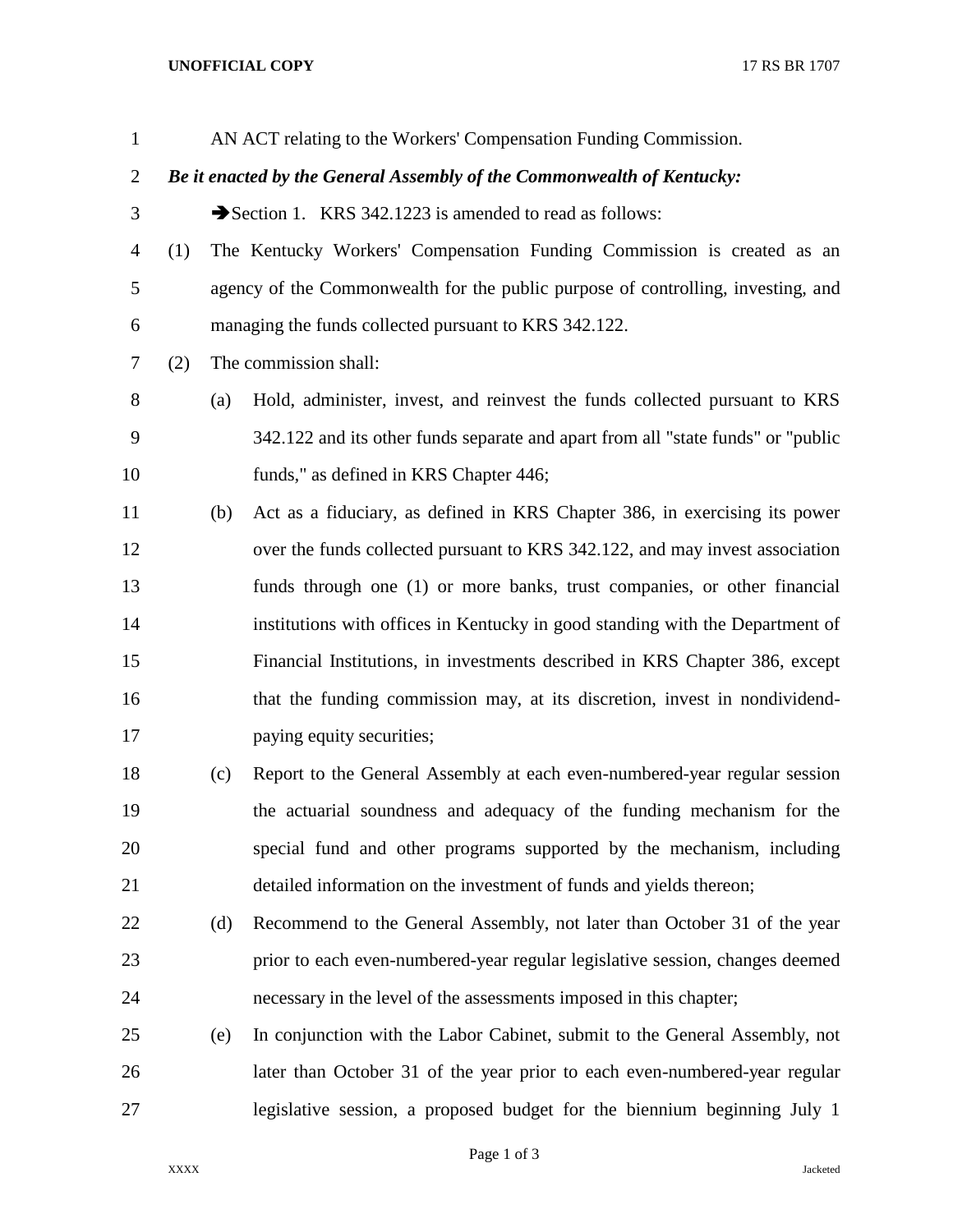| $\mathbf{1}$   |     |     | following the even-numbered-year regular session of the General Assembly;            |
|----------------|-----|-----|--------------------------------------------------------------------------------------|
| $\overline{2}$ |     | (f) | In conjunction with the Labor Cabinet, provide to the Interim Joint Committee        |
| 3              |     |     | on Appropriations and Revenue an annual budget and detailed quarterly                |
| $\overline{4}$ |     |     | financial reports;                                                                   |
| 5              |     | (g) | Conduct periodic audits, independently or in cooperation with the Labor              |
| 6              |     |     | Cabinet or the Department of Revenue, of all entities subject to the                 |
| 7              |     |     | assessments imposed in this chapter; and                                             |
| 8              |     | (h) | Report monthly to the Committees on Appropriations and Revenue and on                |
| 9              |     |     | Labor and Industry its monthly expenditures of restricted agency funds and the       |
| 10             |     |     | nature of the expenditures.                                                          |
| 11             | (3) |     | The commission shall have all of the powers necessary or convenient to carry out     |
| 12             |     |     | and effectuate the purposes for which it was established, including, but not limited |
| 13             |     |     | to, the power:                                                                       |
| 14             |     | (a) | To sue and be sued, complain, or defend, in its name;                                |
| 15             |     | (b) | To elect, appoint, or hire officers, agents, and employees, and define their         |
| 16             |     |     | duties and fix their compensation within the limits of its budget approved by        |
| 17             |     |     | the General Assembly;                                                                |
| 18             |     | (c) | To contract for investment counseling, legal, actuarial, auditing, and other         |
| 19             |     |     | professional services in accordance with the provisions relating to personal         |
| 20             |     |     | service contracts contained in KRS Chapter 45A;                                      |
| 21             |     | (d) | To appoint, hire, and contract with banks, trust companies, and other entities       |
| 22             |     |     | to serve as depositories and custodians of its investment receipts and other         |
| 23             |     |     | funds;                                                                               |
| 24             |     | (e) | To take any and all other actions consistent with the purposes of the                |
| 25             |     |     | commission and the provisions of this chapter; and                                   |
| 26             |     | (f) | To make and promulgate administrative regulations.                                   |
| 27             | (4) |     | <b>The Kentucky Workers' Compensation Funding Commission may utilize the</b>         |